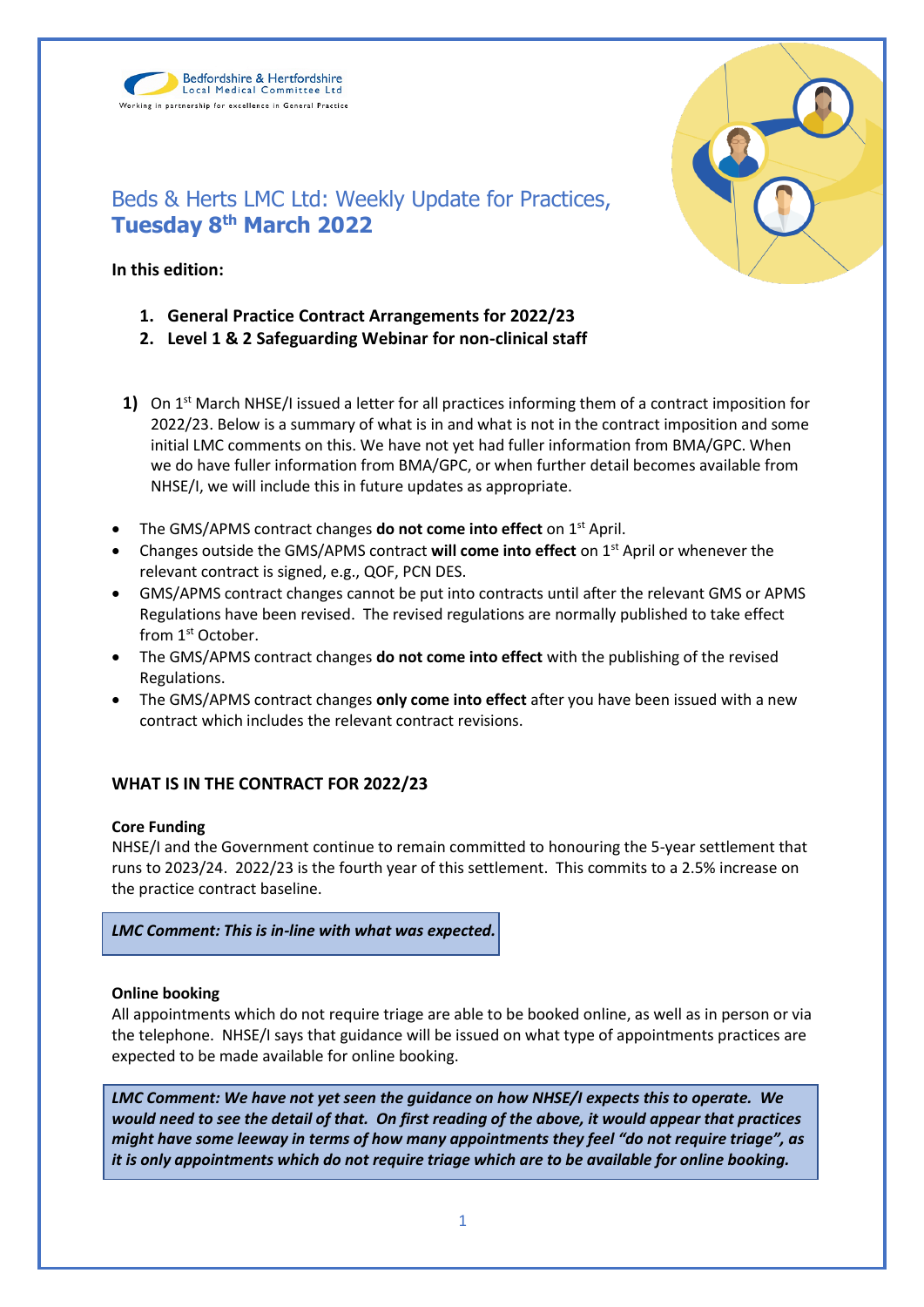#### **Access to Health Records for deceased patients**

To require GP practices to respond to Access to Health Records Act (AHRA) requests for deceased patients and to remove the requirement for practices to always print and send copies of the electronic record of deceased patients to Primary Care Support England (PCSE).

*LMC Comment: It is not clear that "the savings from not having to print and send the electronic record will far outweigh the additional burden of managing a small number of AHRA requests" as the NHSE/I letter claims. This seems a regrettable transfer of administrative functions from PCSE onto individual practices.* 

#### **Vaccinations and Immunisations**

Minor changes to vaccinations and immunisations reflecting changes to the routine vaccination schedule recommended by the Joint Committee on Vaccination and Immunisation (JCVI).

*LMC Comment: These do seem to be minor changes and are acceptable as JCVI recommendations.*

### **Subject Access Requests (SARs)**

There will also be continuation of funding in Global Sum (£20 million) for one additional year (2022/23) to reflect workload for practices from Subject Access Requests (SARs). The original 5-year deal had assumed that this funding would cease beyond 2021/22.

*LMC Comment: As the NHSE/I letter says, this is an extension to the original agreement. This is to be welcomed.*

#### **GP Registration**

To support the modernisation of GP registration there will be a clarification of the ability for patients to register digitally.

*LMC Comment: We have not seen the detail of this but modernisation of GP registration and the ability for patients to register digitally is to be welcomed.*

#### **QOF**

No new additional indicators will be added to QOF when the temporary income protection arrangements come to an end in March 2022. The Quality Improvement (QI) modules for 2022/23 will focus on optimising patients' access to general practice and prescription drug dependency.

*LMC Comment: We have not yet seen the detail of the QI modules. There are concerns about how "access" to general practice will be defined and measured. Many practices would say that any perceived "access" problem is actually a capacity problem in that they cannot find (or accommodate) enough GPs and nurses to meet patient demand.* 

#### **PCN ARRS Entitlements**

The amount available for PCNs to recruit additional staff will increase as promised by £280 million to just over £1 billion for 2022/23.

*LMC Comment: This is in-line with what was expected. But ARRS funds can only be spent on certain defined staff, which do not include GPs or nurses. Even where PCNs do want to employ*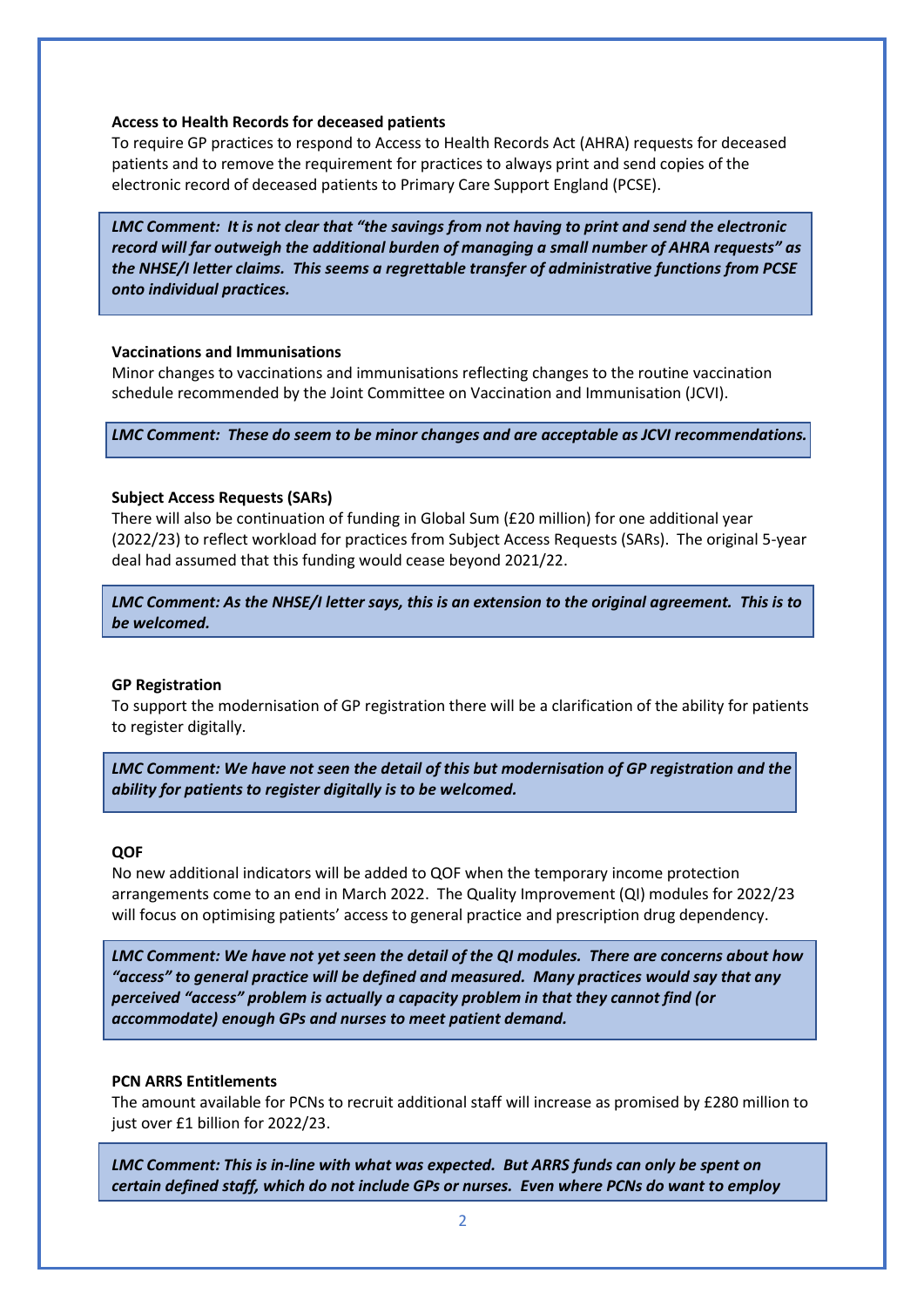*under ARRS terms there are difficulties in finding people to fulfil some roles. This had been a particular problem locally with Mental Health Practitioners and Paramedics. This risks ARRS entitlement not being spent – or at least not being spent on the staff who would have been a PCN's first choice.*

### **PCN Clinical Director Funding**

The PCN Clinical Director funding for 2022/23 had been agreed as £0.736 per head or £44M nationally as part of the five-year deal. NHSE/I have confirmed that this funding will be boosted by a further £43M. The funding had been for 0.25 WTE for a PCN CD: the additional funding brings this up to 0.5 WTE funding.

*LMC Comment: It is to be welcomed that there is more funding for the PCN CD role. This assumes that practices are willing and able to release PCN CDs for half a week. Many PCN CDs will say that they have to work more than 0.5 WTE on the role. Where possible, it would be good if any extra management funding could be used to support Deputy CDs and/or Manager Leads from practices etc.*

## **Extended Access**

NHSE/I will bring together, under the Network Contract DES, the two funding streams currently supporting extended access to fund a single, combined and nationally consistent access offer with updated requirements, to be delivered by PCNs. This will bring together the current £1.44 per head Network Contract DES extended hours funding and the current £6 per head CCG-commissioned extended access services. This transfer to PCNs was delayed as a result of the COVID-19 pandemic and delivery will now start from October 2022, with preparatory work from April 2022.

The new offer is based on PCNs providing bookable appointments outside core hours within the Enhanced Access period of 6.30pm-8pm weekday evenings and 9am-5pm on Saturdays, utilising the full multi-disciplinary team, and offering a range of general practice services, including 'routine' services such as screening, vaccinations and health checks, in line with patient preference and need. PCNs will be able to provide a proportion of Enhanced Access outside of these hours, for example early morning or on a Sunday, where this is in line with patient need locally and it is agreed with the commissioner.

## *LMC Comment:*

- *It was known that NHSE/I was going to bring together extended hours and extended access as a PCN responsibility. We have only seen the detail in the NHSE/I contact letter and await confirmation that the available funding is a combination of both existing funding streams.*
- *There are questions about the capacity to staff this PCN service, given the pressures on finding GPs and nurses for in-hours work, and the fact that these Network Standard Hours overlap with OOH.*
- It is not clear what flexibilities there will be to offer 7am-8am slots or what flexibility there *will be to provide support during core hours.*
- *If these Network Standard Hours are offering routine services, will other services be available to support this, e.g., blood and sample collections, IT support for providers etc.*
- *The use of the term "Network Standard Hours" has raised the concern that NHSE/I would like to see 8am to 8pm Monday to Friday, and 9am to 5pm on Saturday become standard hours for PCNs and, by extension, for practices.*
- *This service stipulates both a requirement for time availability of service as above, as well as a set expectation of capacity to be delivered ( XXX appointments per 1000 patients ) It is unclear whether both need to be fulfilled which may prove difficult for small PCNs or if one aspect takes precedence over another.*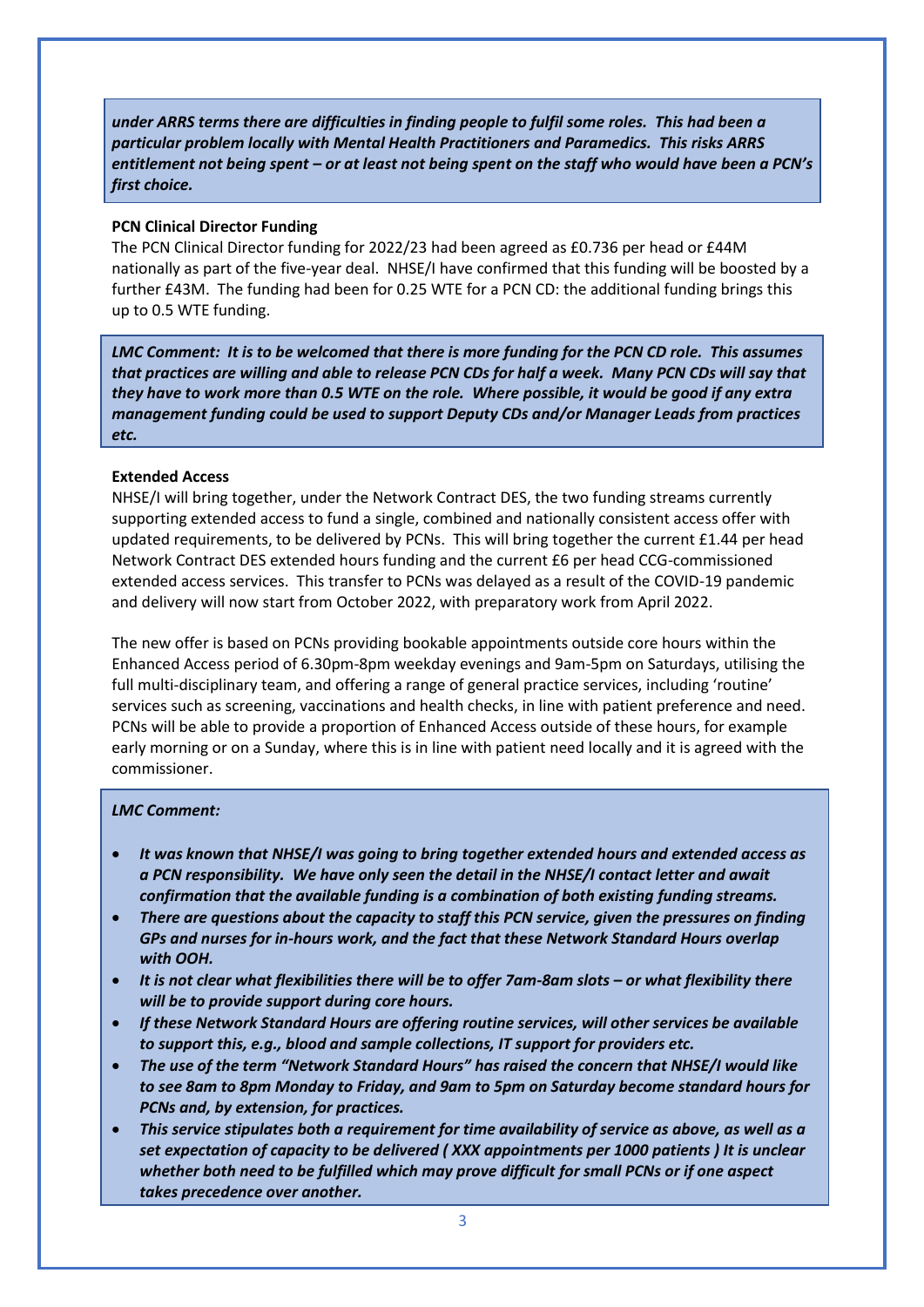#### **PCN service specifications**

There will be a limited expansion of the Cardiovascular Disease Prevention and Diagnosis service, and the Anticipatory Care and Personalised Care services will be introduced in a phased approach from April 2022.

PCNs will have an additional year to implement digitally enabled personalised care and support planning for care home residents. 2022/23 will now become a preparatory year, with implementation of the requirement required by 31 March 2024. There will also be an extension of the period that PCNs have to develop their anticipatory care plans until December 2022. The Anticipatory Care service itself, which will be ICS led, will start in 2023/24.

The Early Cancer Diagnosis service requirements will be streamlined and refocussed in 2022/23 in response to clinicians' feedback. The proposed new requirements are said to be simpler and clearer, while also focusing PCNs on national diagnosis priorities arising from evidence around lower than expected referral rates for prostate cancer.

*LMC Comment: It is to be welcomed that PCNs have been given more time for the introduction of these service specifications. We will need to check the detail of all the specifications when they do become available.*

### **Investment and Impact Fund (IIF)**

Three new Investment and Impact Fund (IIF) indicators focused on Direct Oral Anticoagulants (DOAC) prescribing and FIT testing for cancer referrals will be introduced in 2022/23. These changes are designed to help to ensure that a greater number of patients with Atrial Fibrillation receive anticoagulation therapy where clinically appropriate and that more patients with suspected lower gastrointestinal cancer will have their two week wait referral accompanied by a FIT test result. Funding for these indicators amounts to £34.6 million and is wholly additional to the existing £225 million funding envelope for the scheme.

*LMC Comment: It is to be welcomed that additional work comes with additional funding. IIF remains optional for PCNs. PCNs can decide if they want to work on all elements of IIF or if they want to focus on only certain elements of the IIF.*

## **Future contract changes**

The current five-year framework of GMS contract changes concludes at the end of 2023/24. The NHSE/I letter talks about engaging "with a range of NHS organisations including the new Integrated Care Boards (ICBs) who will be responsible for commissioning primary care services; and patient and professional representative groups" in order "to understand views and perspectives, including the extent to which further changes to national contractual arrangements, as opposed to additional local support and commissioning, are required to support high quality and accessible general practice services, support the general practice workforce, and enable primary care to work at the heart of ICSs". NHSE/I says that it remains fully committed to discussing any proposals for potential future national changes from 2024/25 with GPC England.

*LMC Comment: It is not surprising that the first named bodies that NHSE/I will consult on new contractual terms is its new network of commissioners in ICBs. One might question how much insight ICBs will have when they only formally come into existence on 1 July. The commitment to discuss future national changes with GPCE is made hollower by the fact that this year's discussions have resulted in a contract imposition.*